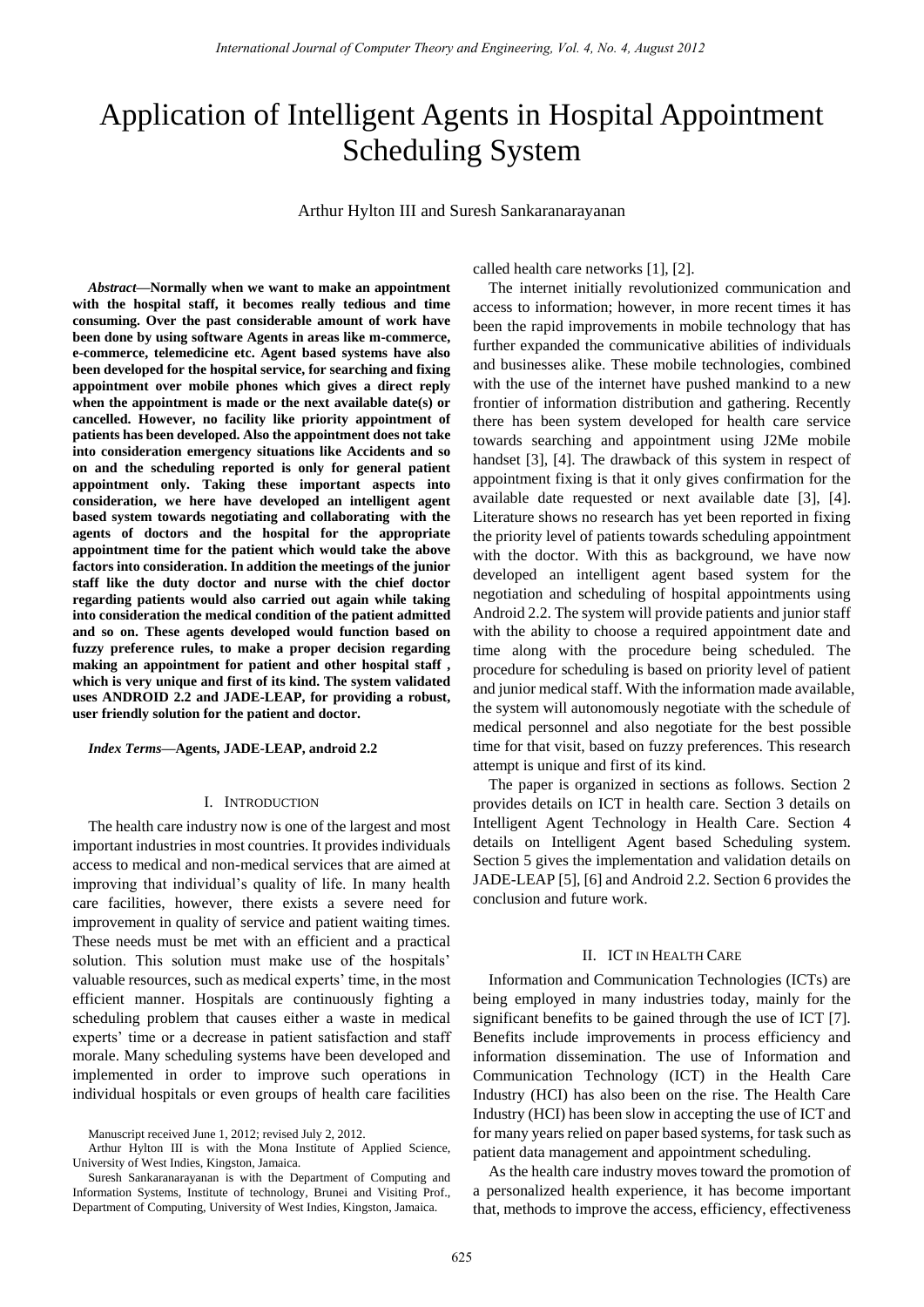and quality of the processes related to both the clinical and business aspects of health care be employed [7]. Health Care Facilities (HCFs) are able to use ICTs such as Internet based applications to provide current and potential clients with the information they need when they need it. Some facilities even allow clients to setup appointments to see a doctor using these internet based applications. The use of ICTs in health care led to a new term called Health Telematics (this term is used in Europe), and other now popular terms of e-Health and Telemedicine.

Electronic Health or E-Health is the use of Information and communication technology for storing and accessing the data stored electronically, sending the data digitally for clinical, educational and administrative purpose both locally and externally [7]. Through the use of ICTs such as the Internet, caregivers and family member have easy access to health care information, which allows them better deal with persons within their care. Clinicians are also able to continue enhancing their knowledge by participating in online courses and research in new areas, and improvements in other treatment areas .

## III. INTELLIGENT AGENT TECHNOLOGY IN HEALTH CARE

## *A. Intelligent Agents*

In order to better understand the Intelligent Agent Technology, it is necessary to first understand what Agent Technology is. Agent Technology has been around for more than two decades, this area of research is still generating as much interest as it did when it was first introduced. Franklin and Graesser [8] in 1996 gave the following definition "an autonomous agent is a system situated within and a part of an environment that senses that environment and acts on it, over time, in pursuit of its own agenda and so as to effect what it senses in the future." So an agent is software that has the ability to sense an environment that it is located in, then carries out some action, based on the information / data that it gathers from that environment. The agent is defined [8] as the feature of being autonomous, meaning independent or self-directed. So an agent being self-directed should have control over its own actions and not have to rely on the intervention of other agents or even its human creator.

Agents also have other features such as being mobile, able to move from one system to another within a networked environment. Another feature is that of intelligence, an intelligent agent is a computer system that is capable of flexible autonomous action in order to meet its design objectives [9] .There are a number of toolkits available on the market ranging from general agent development platforms, like AgentBuilder developed by Reticular Systems, to highly specialized tools, like Excalibur developed by the Technical University of Berlin [10]. The four major categories of agent toolkits are mobile agent toolkits, multi-agent toolkits, general purpose toolkits, and internet agent toolkits [10]. But now for the purpose of this research a multi-agent toolkit would be ideal. Examples of multi-agent toolkits are Concordia, Gossip, FarGo, IBM Aglets and JADE (with the LEAP add-on).The most suitable of the five toolkits above would be the JADE powered by the LEAP add-on (JADE-LEAP). According to the literature JADE-LEAP is the only multi-agent toolkit capable of creating agents that can execute on a mobile device with limited resources [3], [4.]

# *B. Agents in Health Care*

Agent based technology has been used and proposed for use in many health care system applications [10], [11]. The AgentCities Working Group on Health Care have proposed and created prototypes of agent applications for various areas in health care. These areas include patient data management, organ transplant and patient monitoring [10], [11] but to date there existed none which addresses the issue of hospital search and appointment scheduling via intelligent agents on mobile devices such as the cell phone. So an intelligent agent based hospital search and appointment system [3], [4] was developed for mobile phone which would allow users towards searching the best hospital and also fixing appointment. Even in the system developed there existed a drawback in scheduling the appointment with the doctors. It was found that appointment agent so developed only request for an appointment date which would reply with the requested appointment date or next available date if available. In this system the agent does not possess any intelligence towards negotiation and scheduling hospital appointment taking the priority level of patients. So from the literature it is clear that there is significant research being conducted in which single and multi agent systems are being proposed for solving problems within the health care domain. However there seems to be very limited work carried out in applying agent based technology in towards appointment scheduling. Taking these into consideration we here have developed an Agent based system for scheduling hospital appointment for patients and junior medical staff taking the priority level into consideration. The details of such system will be discussed in forthcoming sections.

## IV. INTELLIGENT AGENT BASED SCHEDULING SYSTEM

Presently, for patients to have the time of medical personnel, especially experts, for either diagnostic or more urgent operational reasons they face problems. The patients may choose to walk in and wait for the personnel to become available but they usually end up waiting for very long periods of time. The patient can, however decide to schedule an appointment, but this option does not usually work well for all parties involved. Parties involved includes: the patient, the medical personnel and the hospital. The patient wishes for readily available and convenient appointment totimes. When they do not find a close enough appointment time they experience long periods of indirect waiting time (time between scheduling the appointment and that appointment becoming available). The patient also wishes to be seen either immediately or within minutes of their arrival (whether they scheduled an appointment or not).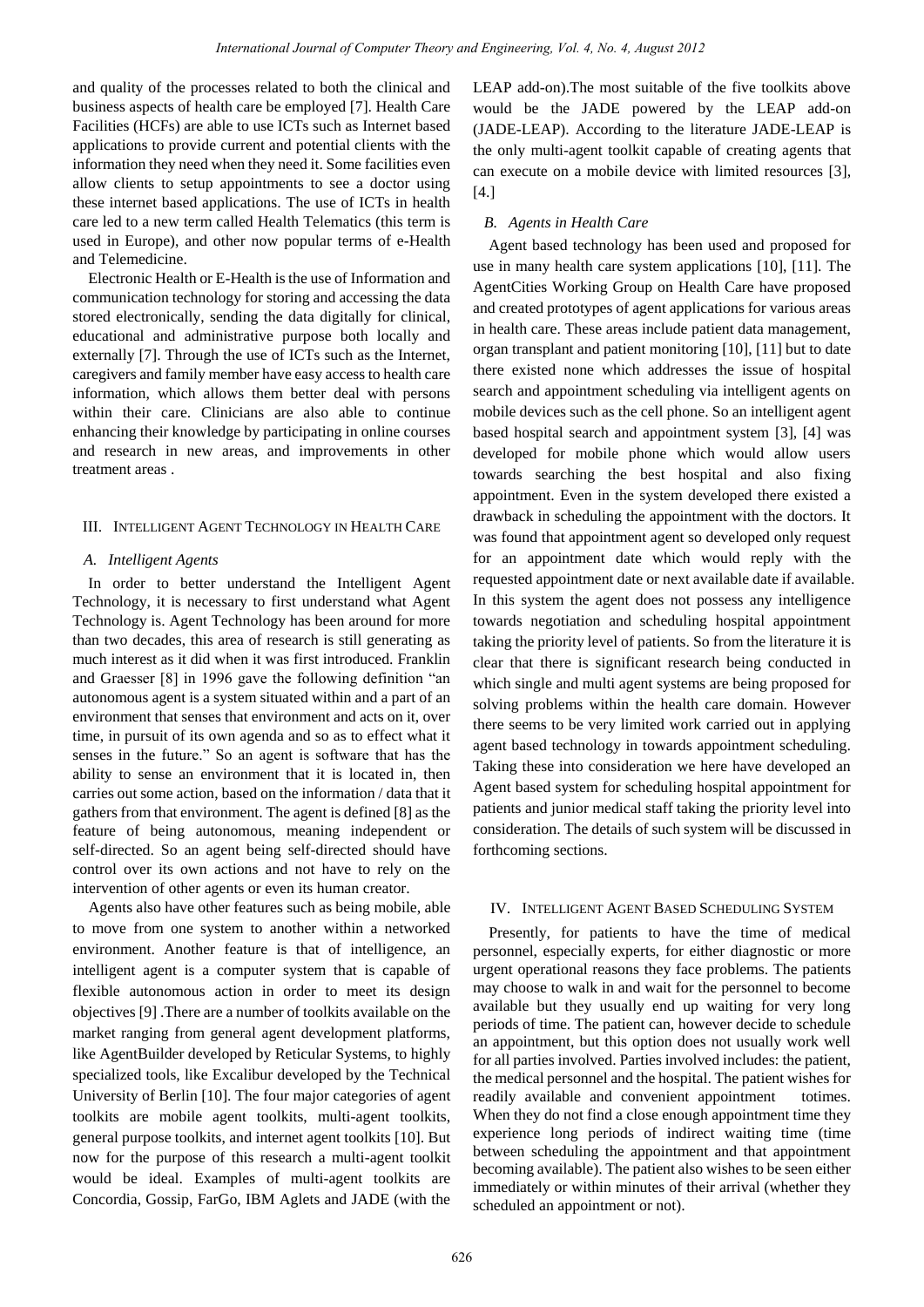

Fig. 1. Architecture of agent based scheduling system.

The time that the patient waits from the scheduled start time of their appointment to the time that they actually receive service is called direct waiting time. The medical personnel wishes to have some control over the uncertainty in the number of patient appointments in a day, and the mix of appointments on any given day. These factors can affect their earnings as well as their job satisfaction levels. The hospital wishes to use its resources (personnel and equipment) in the most efficient manner. Therefore the hospital doesn't wish for the medical personnel to have long periods of "wasted time". So the challenge is to provide a solution that allows patients to minimize both direct and indirect waiting time, also to provide some control over medical personnel appointments and finally to provide the most efficient use of the hospital"s valuable resources. The proposed system will seek to provide such a solution using some fuzzy preference rules that will take patient priority into consideration. The system will also seek to implement some heuristics developed by medical personnel in their search for a solution themselves. The agents within the system will interact with each other and with a database of existing appointments and appointment slots. This system will allow the patient to enter some appointment criteria and have the appointment negotiated and either confirmed or declined. If an appointment is declined then a list of the most appropriate available appointment slots will be provided to the patient for selection. Taking these into consideration we here have developed an architecture for our system developed as shown in Fig. 1.

The proposed design includes five agents interacting with

at three databases. The main function of the patient agent is to receive appointment request remotely, interfacing with the patient appointment database and the appointment agent. The appointment agent interfaces with the patient agent and main agent, with its main function being to provide confirmed appointment information to the appointment requesters. The main agent is considered most critical agent that interfaces with the appointment agent and doctors schedule agent along with the hospital main database. The core function of the main agent is interrogate appoint request against the doctor schedule in an effort to provide available appointment slots. The doctor agent core function is to receive doctor's schedule remotely or otherwise and interface with the doctor's appointment database and the schedule agent. The schedule agent interfaces with the main agent and provides confirmation of doctor"s schedule and confirmed appointments. The implementation of agent based scheduling carried out using JADE-LEAP [5], [6] on Android 2.2 handset will be discussed in next section.

# V. IMPLEMENTATION USING JADE-LEAP

The Intelligent Job Search System was implemented and validated using JADE-LEAP [5], [6] as the Agent container, MySql 5.0 database, and Android 2.2. In our implementation and validation, we have imposed certain constraints towards patient/staff appointment. Registered patient will be required to make appointment at least 24 hours before their scheduled appointment date and time. Non-registered patients will be required to make appointment at least 48-24 hours before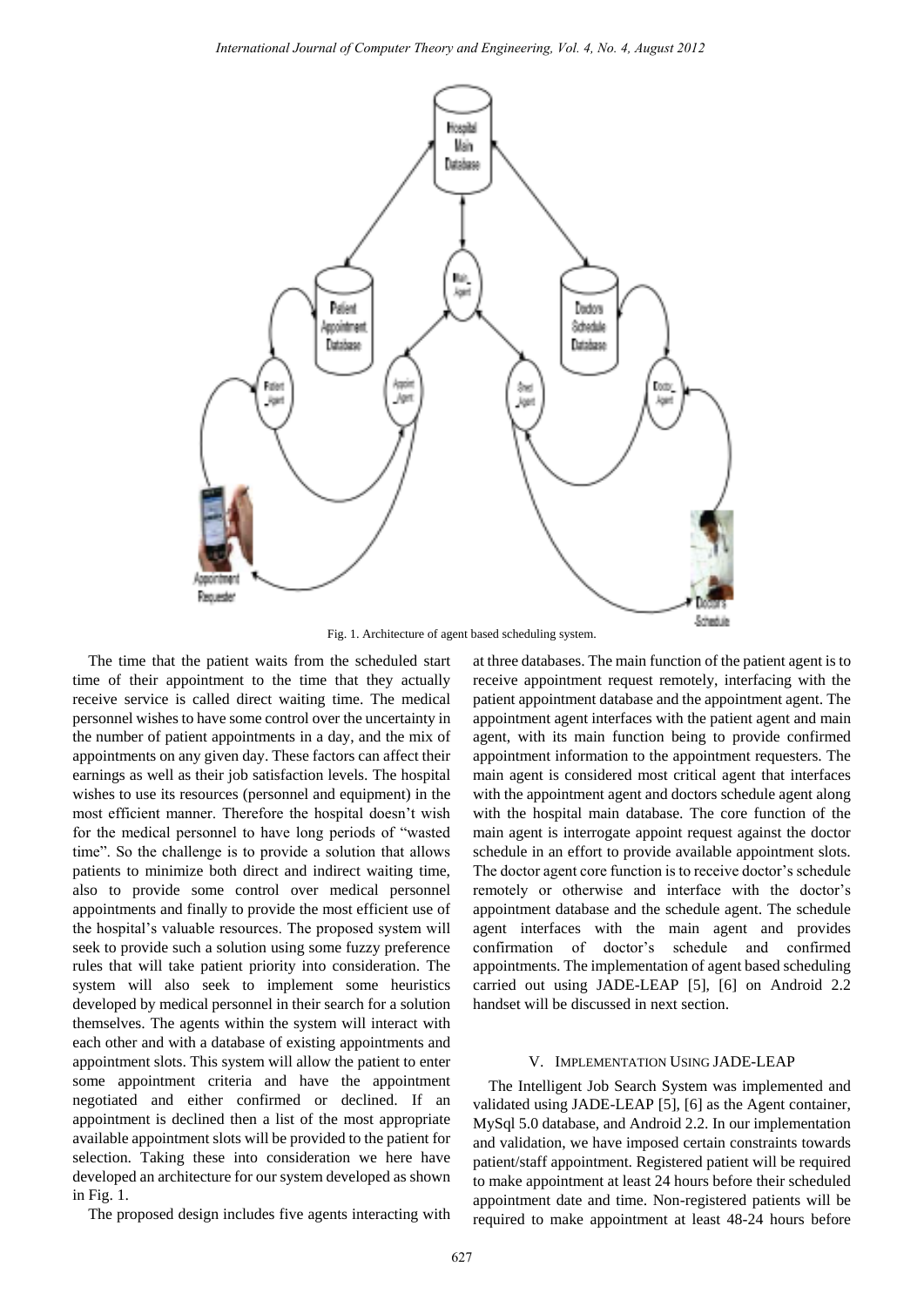scheduled appointment date and time, thereafter they will become a registered patient. Senior Citizen/physically challenged/ Infants/pregnant woman/children be given highest priority irrespective they are registered or unregistered. And for them appointment can be made and confirmed latest 2-4 hours before the appointment time. A registered patient making an appointment for a second visit after medication will be given the next priority and provided with a confirmed ticket of their appointment time, providing that the requested slot is available. Secondly, a registered patient making an appointment for medication will be the next level of priority, providing the requested time slot is available. Regular check up and all other appointments by registered patient, such as request for consultation will be given a lower priority. A non-registered patient making an appointment for medication will be given priority, providing their request was done during the stipulated 48-24 hours lead time. All other appointments by registered patient, such as request for consultation will be given a lower priority. In addition, all registered or unregistered patient will be provided with the option of the next available time slot, if the original requested time slot is unavailable. Staff and doctors appointment request will be flexible through agents using the fuzzy rules to schedule such an appointment. The fuzzy preferences would be in Scheduler agent- main database for making appointment.

Let us consider a scenario in which unregsitesterd patient goes for appointment as shown in Figs. 2-4. Fig. 5 shows the selection of data and time by the patient for appointment. Now the registered patient who is a senior citizen, submits the request for appointment for same date and time as shown in Figs. 6-9. Unregistered and registered patient appointment requests are sent to main database agent which resides in the main database of the hospital. The main database agent possesses the intelligence by applying the fuzzy preference to schedule the appointment by looking into doctor's schedule and interfacing with the scheduler agent. The main agent schedule appointment for senior citizen, who is registered patient as ticket 1 and unregistered patient as ticket 2 in 10 - 11:00 AM slot as shown in Fig. 9. The appointment confirmation is communicated to appointment agent of patient and doctor agent by the scheduler agent. Main agent knows how many patients can be fitted in a particular slot which is dynamic and changed according to doctor's request.

Let us consider another scenario where unregistered and registered requests for appointment for same date and time i.e Jan  $5<sup>th</sup>$  2011, 11:00 AM. Here, the patients are neither senior citizens or physically challenged, etc. They are normal people. The appointment is submitted by the patient appointment agent to Main Agent which possesses the intelligence to schedule the appointment for registered patient by overriding appointment of unregistered patient by interfacing with the scheduler agent and doctor's schedule database. This is shown in Fig. 10.

Let us consider another situation wherein a registered patient who is senior citizen request for 10:00 AM appointment for medication as a senior citizen as shown in Figs. 6-8. Now a junior medical staff requests for the same appointment time of 10:00 AM with the same senior doctor for medical consultation and the performance is as shown in Fig. 11. The main agent possesses intelligence to apply fuzzy preference by looking into doctor schedule and interfacing with scheduler in confirming the appointment with the doctor agent. Another staff requesting for the same time slot, but for some different reason say, Leave and such other matters. But the main agent finds that the maximum number of tickets for the slot is full and so main agent now applies fuzzy preference for scheduling the appointment for another time slot i.e. 11:00 AM as shown in Fig. 12. Fig. 13 shows the appointment confirmation to the doctor agent.

## VI. CONCLUSION AND FUTURE WORK

For fixing appointments in respect of health applications, we normally employ a human agent to get the work done at the appropriate health care facility. But we have now shown that such a job can be done in the mobile environment by employing mobile agents which would replicate the job of the human being. With this in mind we have now developed and validated an Intelligent Agent Based hospital appointment system that makes appointment with the hospital based on fuzzy preference. In our system, the Agent gathers the information from the user and schedules appointment with the hospital based on fuzzy preferences. The Agents here possess adequate intelligence to schedule the appointment. The validated results of our research have been shown as screenshots. In future we also propose to develop the system towards directing the appointment to another clinic/hospital wherein the same doctor also works. Also providing automatic system calls as reminder before the appointment time begins and the least scheduling for emergency appointments need be taken care too.



Fig. 2. Unregsitered pateint.



Fig. 3. Patient type.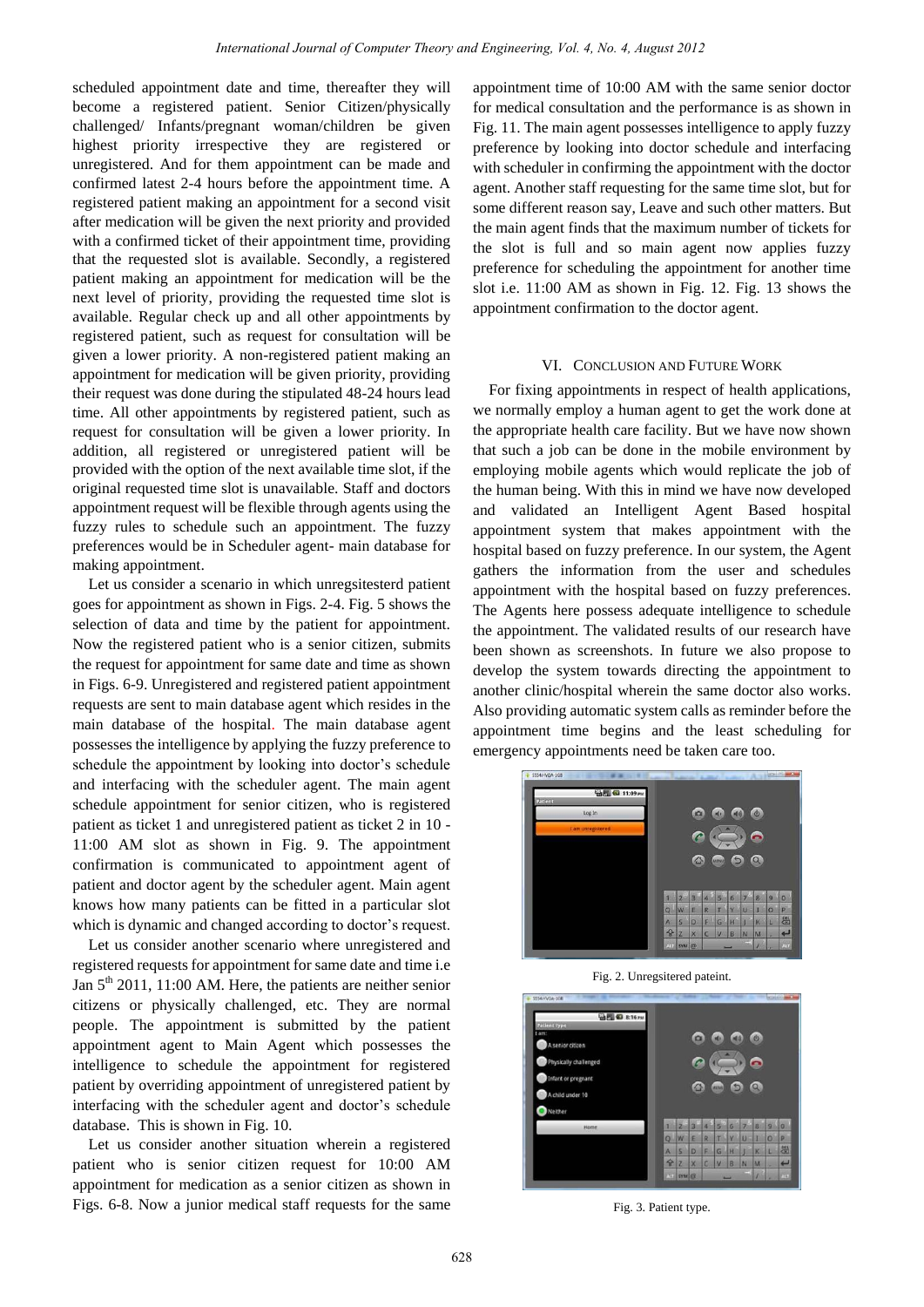

Fig. 4. Appointment reason- unregistered.



Fig. 5. Date and time.



Fig. 6. Registered patient – logging.



Fig. 7. Patient type- senior citizen.



Fig. 8. Reason for appointment- registered.



Fig. 9. Patient appointment- appointment agent.



Fig. 10. Patient appointment- appointment agent.

| <b>输图 (3 11:33 PM)</b>            |           |                |                         |              |      |    |                |                |         |                    |
|-----------------------------------|-----------|----------------|-------------------------|--------------|------|----|----------------|----------------|---------|--------------------|
| Low priority reasons              |           |                |                         |              |      |    |                |                |         |                    |
| The reason for my appointment is: |           |                | û                       |              |      |    |                | $\omega$       |         |                    |
| <b>Medical Consultations</b>      |           |                |                         |              |      |    |                |                |         |                    |
| <b>Staff Performance</b>          |           |                |                         |              |      |    |                |                |         |                    |
|                                   |           |                |                         |              |      |    |                |                |         |                    |
| Leave and other important matters |           |                |                         |              |      |    |                |                |         |                    |
|                                   |           |                | $\overline{\mathbb{C}}$ |              | MENU | b  |                | $\alpha$       |         |                    |
|                                   |           |                |                         |              |      |    |                |                |         |                    |
| Administrative matters            |           |                |                         |              |      |    |                |                |         |                    |
| Submit                            |           |                |                         |              |      |    |                |                |         |                    |
|                                   |           |                | 3                       |              | 5    | 6  | $\overline{7}$ | $\overline{8}$ | 9       |                    |
|                                   | $\circ$   | W              | E                       | R            | т    | Ÿ  | ΰ              | I              | $\circ$ |                    |
|                                   | A         | s              | D                       | F            | G    | łн |                | $\kappa$       | R       | $\bf{0}$<br>P<br>昌 |
|                                   | $\hat{P}$ | $\overline{z}$ | $\times$                | $\mathsf{C}$ | V    | B  | N              | M              | ı       | ب                  |

Fig. 11. Reason for appointment- staff.



Fig. 12. Staff appointment- confirmation.



Fig. 13. Appointment confirmation- doctor.